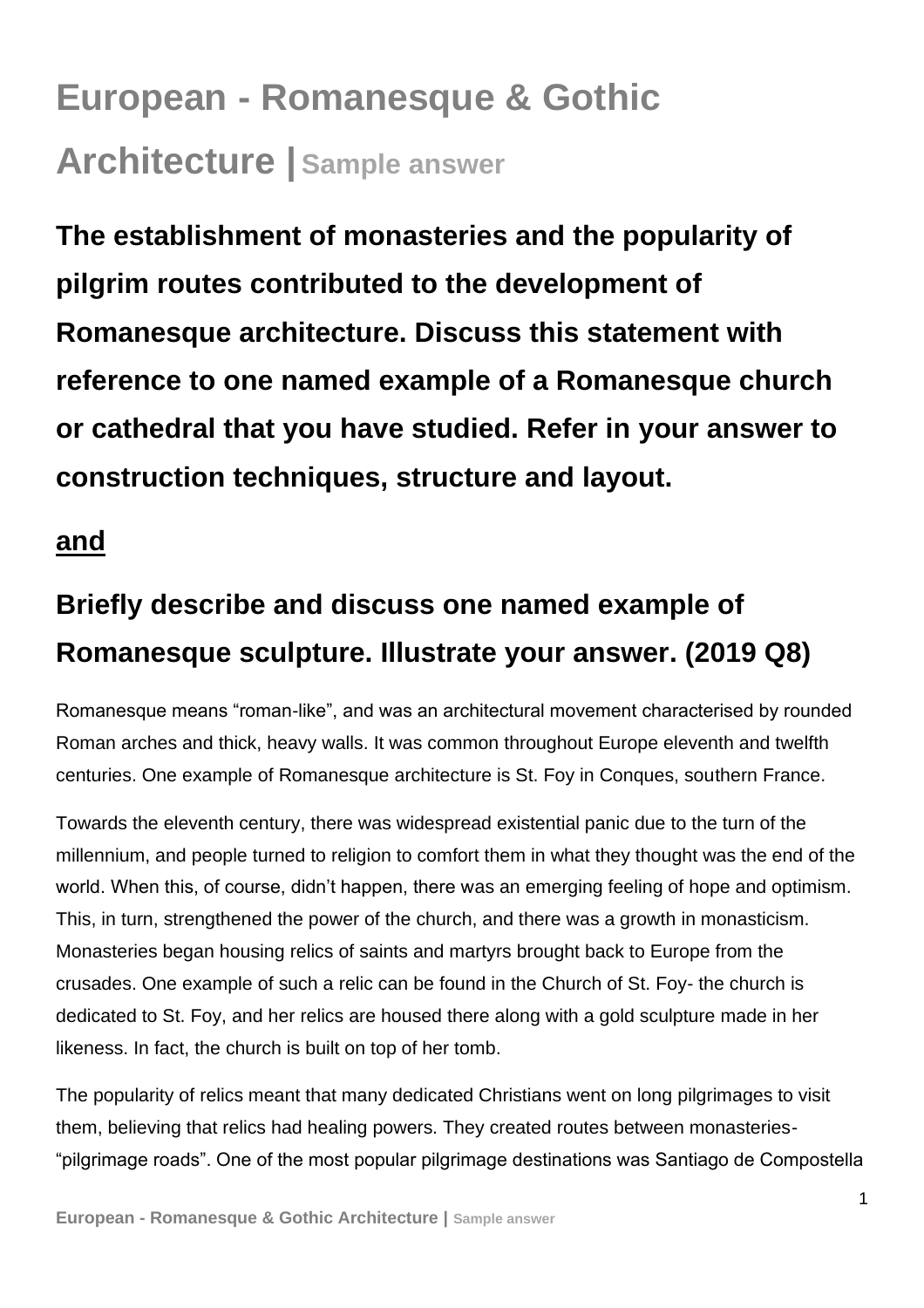in North Western Spain, which housed the bones of St. James. St. Foy lay along the pilgrimage road for this popular destination, and so it was a popular pit stop for pilgrims. Around this time, large churches were needed to accommodate pilgrims, and St Foy was no exception.

St Foy is one of the earliest examples of Romanesque architecture still standing in Europeconstruction began around 1050AD and took 80 years to build. It is very narrow for its height when compared to other Romanesque buildings. The structural layout is typical of a Romanesque floor plan, based on simple rectangular plan of Roman Basilica. Previously rectangular floor plans developed into Latin cross shape to accommodate more people. The nave runs from the entrance portal to the centre of the church. The transept runs north-south perpendicular to the nave**.** The crossing is space where the transept meets the nave, usually topped with a domed tower**.** The apse is the main alter area at the eastern arm of the church**.** The ambulatory is an arcaded area for pilgrims to walk around the main alter. Side aisles are separated from the central nave by a row of arches supported by massive rectangular piers. Radiating chapels are smaller chapels (often holding a relic) situated on either side of the apse.



The roof is mostly created using a barrel vault- a long uninterrupted arch forming a semi-circular roof vault over a rectangular space. This is formed using a series of transversal arches resting on the pillars of the nave. The system is repeated in bays. This vaulting over the nave is 22m 10cm in height- very high for its time. This created immense outward pressure on the walls, which had to be counteracted with massive buttresses to strengthen the outside. The walls had very small windows because of this pressure- otherwise, the walls would collapse. In the aisles, there is groin vaulting, formed by an intersection of barrel vaults. This distributes pressure more evenly and gives rise to bigger windows.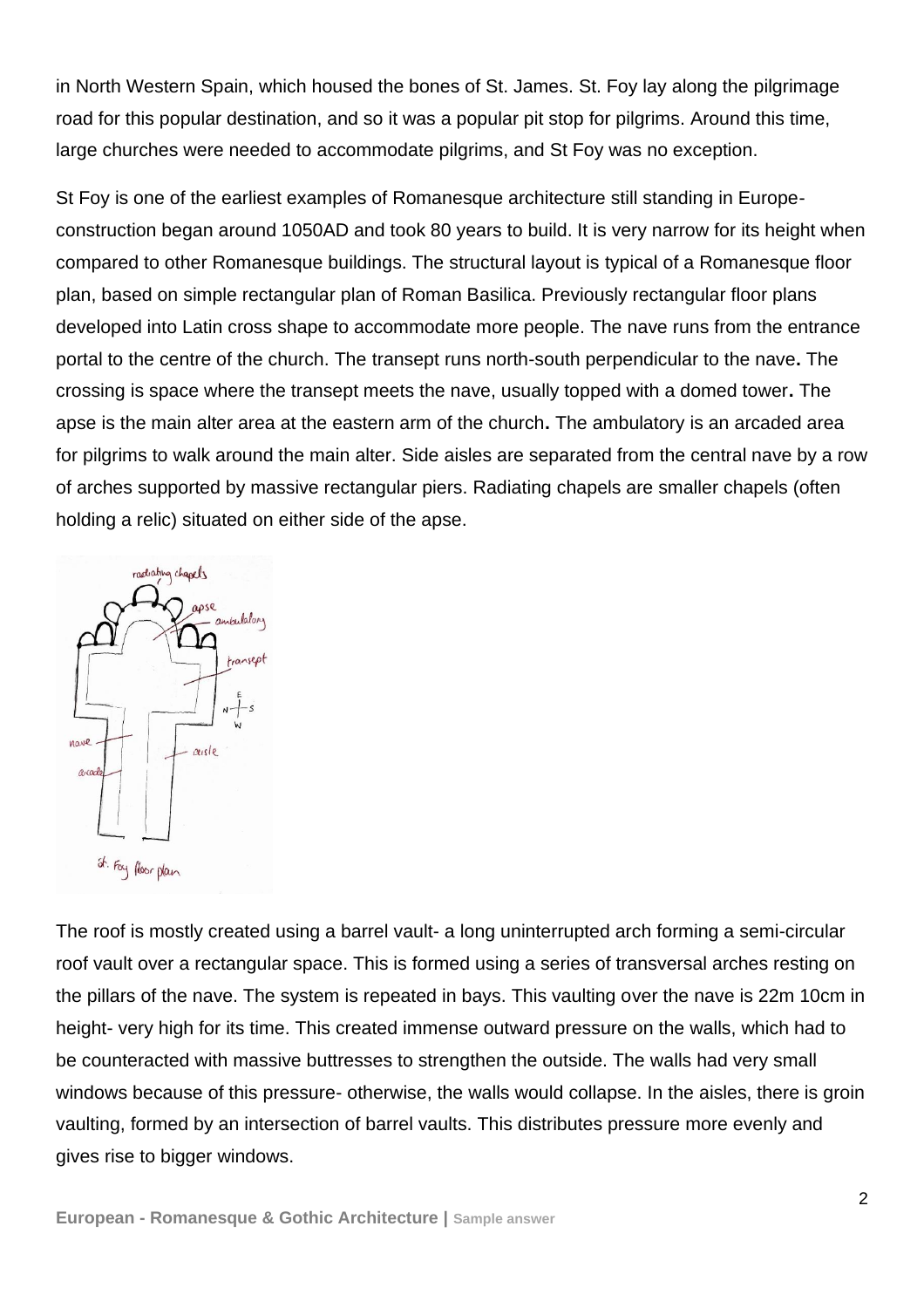

The oldest part of the church is the chancel area. An ambulatory is around the East end, and this ambulatory is covered by groin vault. There is a gallery is above ambulatory, and a clerestory is over the gallery- identified by series of pillars and arches (blind arcade). Unlike other churches, St Foy has no clerestory in the nave, it has an arcade and gallery only. Chapels form a crown around the apse, and there is a discreet entrance on the south side which was used by monks.

One of the most striking characteristics of Romanesque sculpture is the unity between it and the architecture- sculpture is almost always directly connected to the building. The main locations for sculpture are capitols, arches and tympana. An example of Romanesque sculpture can be seen in the Western Tympanum in St. Foy. This Tympanum depicts God in the centre, dividing the tympanum in half, with his left arm raised and his right arm pointing downward. It shows an orderly, pleasant heaven on the left and a chaotic Hell on the right. Religious scenes depicting heaven and hell like this were popular for tympana. Their main function was to educate the largely illiterate worshippers on the Bible. God is portrayed as a ruler, a judge and a saviour. The main message of most tympana was pretty simple: if you live a life of sin, you will be punished.



The Western Tympanum in St. Foy shows Mary, Peter and other saints on the left approaching God. There is an angel on the right holding a book, recording all the good and bad deeds. There are two more angels on the right: one holds a lance and the other holds a shield. The lower left section depicts an arcade representing the House of Paradise. In the centre is Abraham comforting two figures who have been saved from hell, and to the left and right are other holy men and women.